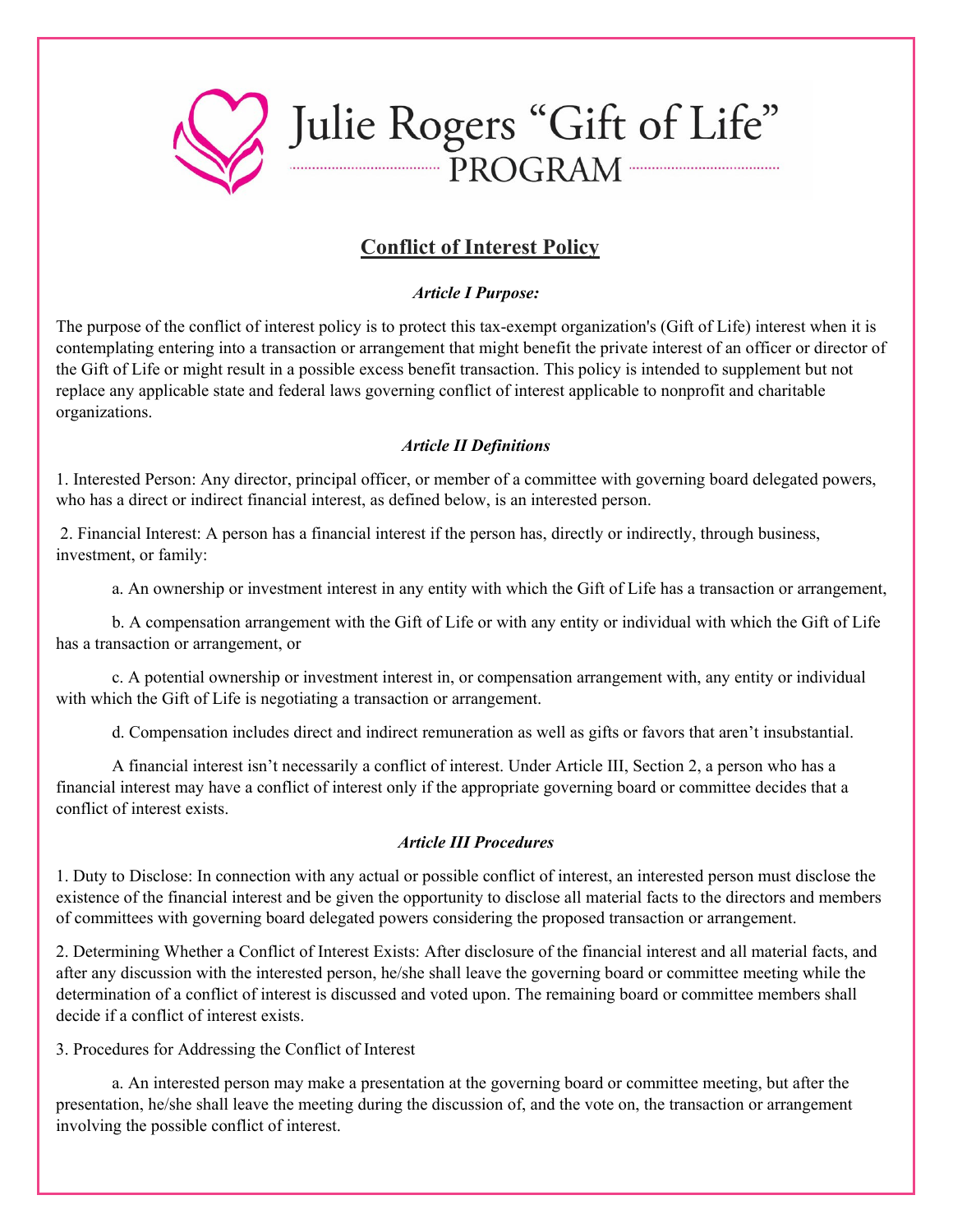b. The chairperson of the governing board or committee shall, if appropriate, appoint a disinterested person or committee to investigate alternatives to the proposed transaction or arrangement.

c. After exercising due diligence, the governing board or committee shall determine whether the Gift of Life can obtain, with reasonable efforts, a more advantageous transaction or arrangement from a person or entity that would not give rise to a conflict of interest.

d. If a more advantageous transaction or arrangement isn't reasonably possible under circumstances not producing a conflict of interest, the governing board or committee shall determine by a majority vote of the disinterested directors whether the transaction or arrangement is in the Gift of Life best interest, for its own benefit, and whether it is fair and reasonable. In conformity with the above determination, it shall make its decision as to whether to enter into the transaction or arrangement.

4. Violations of the Conflict of Interest Policy

a. If the governing board or committee has reasonable cause to believe a member has failed to disclose actual or possible conflicts of interest, it shall inform the member of the basis for such belief and afford the member an opportunity to explain the alleged failure to disclose.

b. If, after hearing the member's response and after making further investigation as warranted by the circumstances, the governing board or committee determines the member has failed to disclose an actual or possible conflict of interest, it shall take appropriate disciplinary and corrective action.

# *Article IV Records of Proceedings*

The minutes of the governing board and all committees with board delegated powers shall contain:

a. The names of the persons who disclosed or otherwise were found to have a financial interest in connection with an actual or possible conflict of interest, the nature of the financial interest, any action taken to determine whether a conflict of interest was present, and the governing board's or committee's decision as to whether a conflict of interest in fact existed.

b. The names of the persons who were present for discussions and votes relating to the transaction or arrangement, the content of the discussion, including any alternatives to the proposed transaction or arrangement, and a record of any votes taken in connection with the proceedings.

# *Article V Compensation*

a. A voting member of the governing board who receives compensation, directly or indirectly, from the Gift of Life for services is precluded from voting on matters pertaining to that member's compensation.

b. A voting member of any committee whose jurisdiction includes compensation matters and who receives compensation, directly or indirectly, from the Gift of Life for services is precluded from voting on matters pertaining to that member's compensation.

c. No voting member of the governing board or any committee whose jurisdiction includes compensation matters and who receives compensation, directly or indirectly, from the Gift of Life, either individually or collectively, is prohibited from providing information to any committee regarding compensation

# *Article VI Annual Statements*

Each director, principal officer, and member of a committee with governing board delegated powers shall annually sign a statement which affirms such person:

- a. Has received a copy of the conflict of interest policy,
- b. Has read and understands the policy,
- c. Has agreed to comply with the policy, and